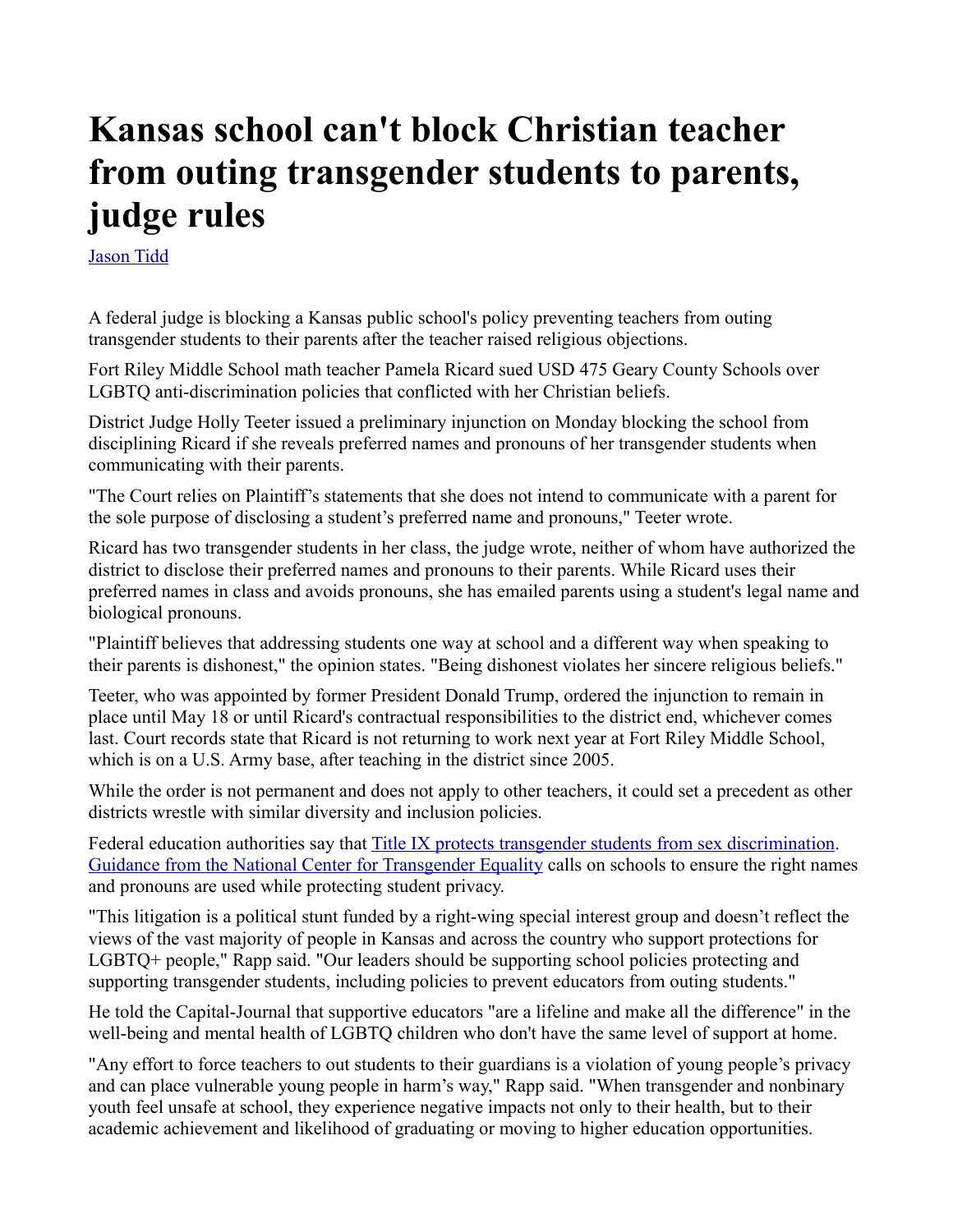"Attempts to forcibly out students also jeopardize educators' ability to foster trust and create the kind of safe school environment that allows young people to grow and learn without fear of harassment or discrimination."

## **Religious beliefs and cover up from parents**

Ricard is represented by attorneys with the national Alliance Defending Freedom and Kansas-based Kriegshauser Ney Law Group. In an ADF news release, they said Ricard was "vindicated after being forced to cover up student's social transition from parents."

"Hopefully the district can begin creating policies that focus on educating children without forcing teachers to lie to parents and violating a parent's right to know what is going on with their child," said attorney Joshua Ney.

Ricard filed the lawsuit in March, requesting a trial in Topeka, after a complicated history with school administrators over how to address transgender students.

Ricard was suspended and disciplined after a spring 2021 incident where one student accused her of "being visibly transphobic" as she was "misgendering/deadnaming" a classmate, her complaint states. She had two students that academic year who preferred names and pronouns "inconsistent with their biological sex" and felt discriminated against.

"Ms. Ricard believes that God created human beings as either male or female, that this sex is fixed in each person from the moment of conception, and that it cannot be changed, regardless of an individual person's feelings, desires, or preferences," the lawsuit states. "Any policy that requires Ms. Ricard to refer to a student by a gendered, non-binary, or plural pronoun ... or salutation ... or other gendered language that is different from the student's biological sex actively violates Ms. Ricard's religious beliefs." District sought to protect youths

The district argued the injunction would hinder the school's "obligations to protect young persons entrusted to its care."

District administrators contended that it is not the school's place to "out" a student to their parents, arguing that "if the home life is such that the student doesn't want to be out to their parents, it's not our job to do it." Teeter said that is not a "compelling interest."

However, federal law grants parents the right to access educational records on their children, including any records on preferred names and pronouns — regardless of whether the child wants their parents to have the records.

School administrators "may be concerned that some parents are unsupportive of their child's desire to be referred to by a name other than their legal name," Teeter wrote. But it's not the school's place to "interfere with the parents' exercise of a constitutional right to raise their children as they see fit."

"Whether the District likes it or not, that constitutional right includes the right of a parent to have an opinion and to have a say in what a minor child is called and by what pronouns they are referred," Teeter wrote.

The judge noted that there is no evidence in the record that the transgender students in Ricard's class are at risk of harm from their parents.

The Geary County school board clerk and superintendent's assistant didn't respond to a request for comment by Friday afternoon.